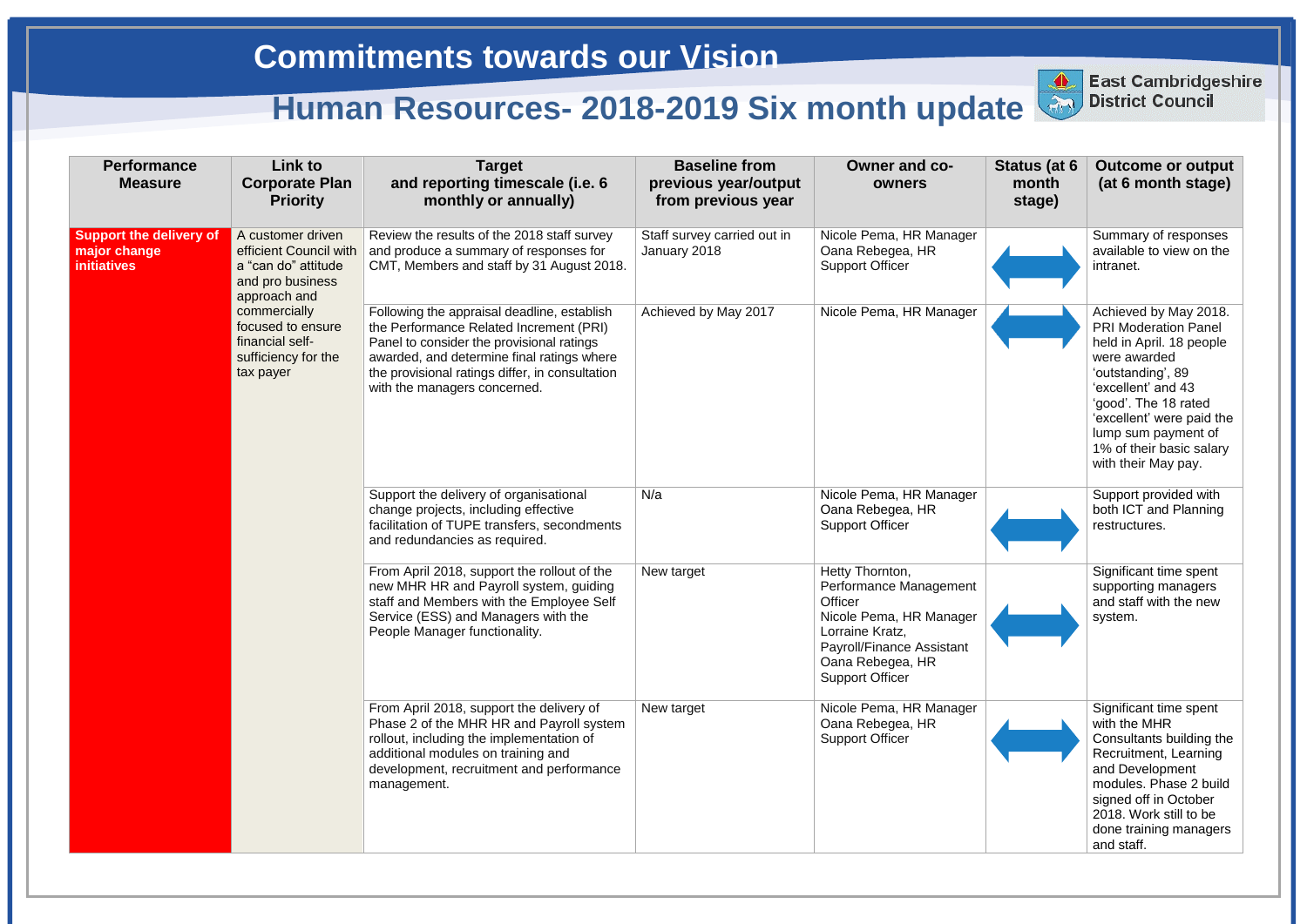| <b>Performance</b><br><b>Measure</b>                                                                                                                                         | Link to<br><b>Corporate Plan</b><br><b>Priority</b>                                                                                                                                                | <b>Target</b><br>and reporting timescale (i.e. 6<br>monthly or annually)                                                                                                                                                                                                                                                                                                | <b>Baseline from</b><br>previous year/output<br>from previous year | <b>Owner and co-</b><br>owners                                                                                                                                                                                               | Status (at 6<br>month<br>stage) | <b>Outcome or output</b><br>(at 6 month stage)                                                                                                                                                                 |
|------------------------------------------------------------------------------------------------------------------------------------------------------------------------------|----------------------------------------------------------------------------------------------------------------------------------------------------------------------------------------------------|-------------------------------------------------------------------------------------------------------------------------------------------------------------------------------------------------------------------------------------------------------------------------------------------------------------------------------------------------------------------------|--------------------------------------------------------------------|------------------------------------------------------------------------------------------------------------------------------------------------------------------------------------------------------------------------------|---------------------------------|----------------------------------------------------------------------------------------------------------------------------------------------------------------------------------------------------------------|
| Provide consistent and<br>effective procedures for<br>monitoring attendance,<br>and for managing the<br>consequences of<br>absence for the<br>functioning of the<br>Council. | A customer driven<br>efficient Council with<br>a "can do" attitude<br>and pro business<br>approach and<br>commercially<br>focused to ensure<br>financial self-<br>sufficiency for the<br>tax payer | Provide support to the Waste and Street<br>Cleansing Team following the transfer of<br>service to East Cambs Street Scene Ltd<br>from April 2018.                                                                                                                                                                                                                       | New target                                                         | Jo Brooks, Director<br>(Operations)<br>James Khan, Waste<br><b>Minimisation and Fleet</b><br>Manager<br><b>Sharon Knight, Operations</b><br>Manager<br>Nicole Pema, HR Manager<br>Oana Rebegea, HR<br><b>Support Officer</b> |                                 | Regular support being<br>provided with new<br>template letters and<br>contracts, and providing<br>support with disciplinary<br>cases and other<br>matters.                                                     |
|                                                                                                                                                                              |                                                                                                                                                                                                    | Maintain the low level of short-term sickness<br>absence, e.g. number of days lost per full-<br>time equivalent employee (fte)                                                                                                                                                                                                                                          | 3.3 days                                                           | Nicole Pema, HR Manager<br>Oana Rebegea, HR<br><b>Support Officer</b>                                                                                                                                                        |                                 | 1.07 days (for the 6<br>month period April to<br>September 2018).<br>Based on a total of 207<br>days lost to short term<br>absence in this period.<br>On target to be at or<br>below 3.3 days at 12<br>months. |
| <b>Ensure that reward</b><br>systems are fair and<br>cost-effective.                                                                                                         | A customer driven<br>efficient Council with<br>a "can do" attitude<br>and pro business<br>approach and<br>commercially<br>focused to ensure<br>financial self-<br>sufficiency for the<br>tax payer | Coordinate the Leading Lights Award<br>Scheme to recognise and reward staff who<br>have demonstrated exceptional attitude and<br>performance, and ensure that the annual<br>Achievement Ceremony is arranged and<br>held each December.                                                                                                                                 | Achieved by December<br>2017                                       | Nicole Pema, HR Manager                                                                                                                                                                                                      |                                 | Scheme to be run in<br>November. Awards<br>Panel to be held in<br>November. Winners to<br>attend achievement<br>ceremony in December.                                                                          |
|                                                                                                                                                                              |                                                                                                                                                                                                    | Support the EELGA Talent Bank Associate<br>to move the Job Evaluation/Single Status<br>project to a timely and reasonable<br>conclusion by December 2018, this will<br>include reviewing any pay related policies,<br>finalising the ranking, presenting options to<br>CMT on new pay models and pay policies,<br>consulting and agreeing the proposals with<br>Unison. | In progress                                                        | Terry Sheldrake-Rogers,<br><b>EELGA Consultant</b><br><b>Corporate Management</b><br>Team (CMT)<br>Nicole Pema, HR Manager<br>Oana Rebegea, HR<br><b>Support Officer</b>                                                     |                                 | Proposed pay models<br>presented to Chief<br><b>Executive and Director</b><br>(Commercial) in<br>September 2018.<br>Working towards<br>implementation date of<br>1 April 2019.                                 |
|                                                                                                                                                                              |                                                                                                                                                                                                    | Update the Council's Pay Policy Statement<br>for 2019/20 and present to Full Council in<br>February 2019.                                                                                                                                                                                                                                                               | Achieved by February 2018                                          | Nicole Pema, HR Manager                                                                                                                                                                                                      |                                 | Not started - to be<br>completed in February<br>2019                                                                                                                                                           |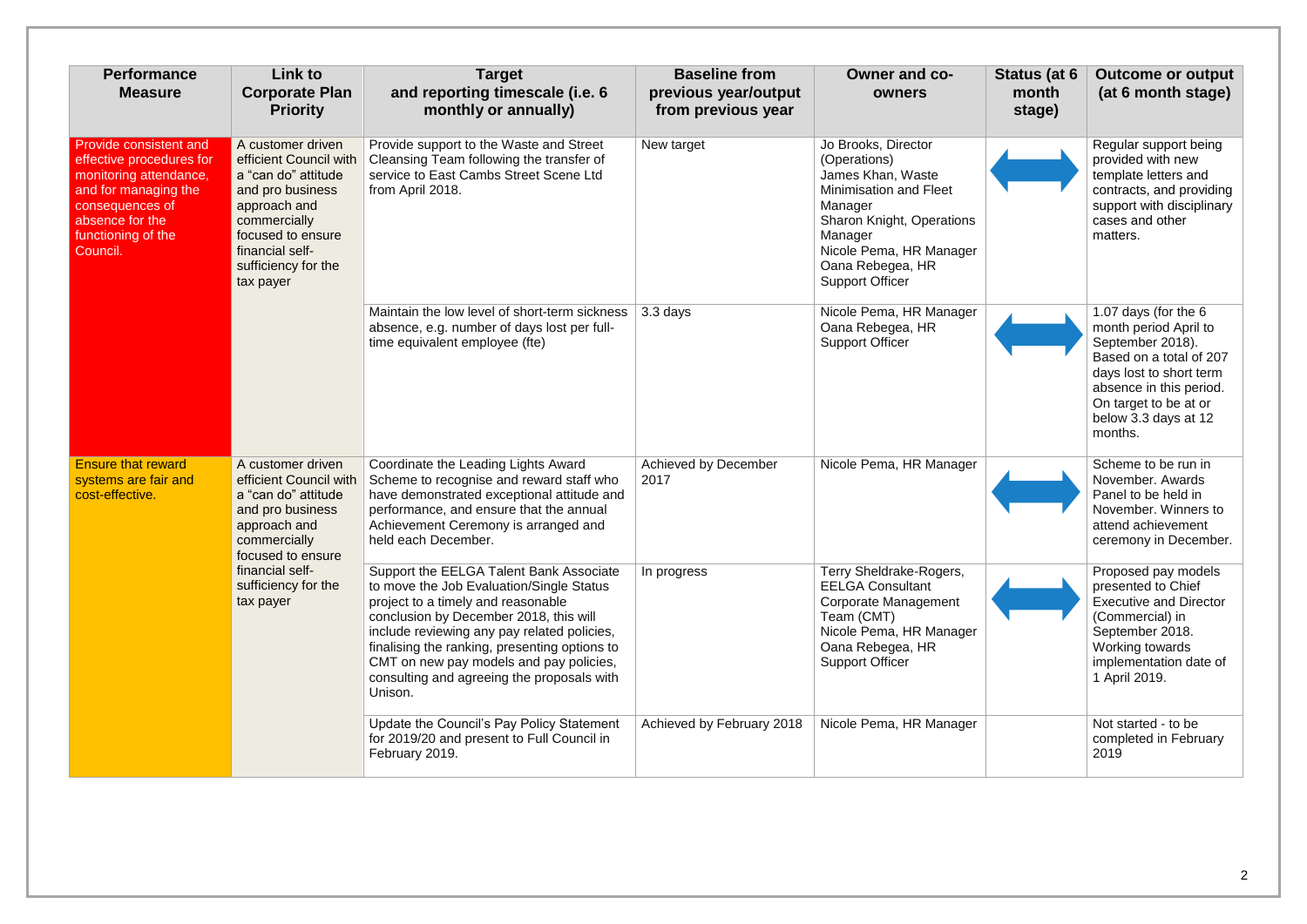| <b>Ensure that HR Policies</b><br>and Procedures are<br>legally compliant and<br>support the Council to<br>deliver its corporate<br>priorities.                                 | A customer driven<br>efficient Council with<br>a "can do" attitude<br>and pro business<br>approach and<br>commercially<br>focused to ensure<br>financial self-<br>sufficiency for the<br>tax payer | Manage the impact on the Council's HR<br>function of the EU General Data Protection<br>Regulation (GDPR) which comes into effect<br>on 25 May 2018, replacing the Data<br>Protection Act 1998 and significantly<br>changing the existing legal framework for<br>data protection, including identifying<br>potential compliance issues, analysing the<br>private data that is currently being held and<br>reviewing the consent procedures by which<br>employees agree to the retention of their<br>personal data. | New target                       | Nicole Pema, HR Manager<br>Oana Rebegea, HR<br><b>Support Officer</b>                                                               |                                                 | <b>Produced a Recruitment</b><br>Privacy Notice for the<br>website.<br>Updated the<br>employment contract<br>templates to include a<br>GDPR clause.<br>Supporting the<br>Information Officer with<br>GDPR employment<br>decisions. |
|---------------------------------------------------------------------------------------------------------------------------------------------------------------------------------|----------------------------------------------------------------------------------------------------------------------------------------------------------------------------------------------------|-------------------------------------------------------------------------------------------------------------------------------------------------------------------------------------------------------------------------------------------------------------------------------------------------------------------------------------------------------------------------------------------------------------------------------------------------------------------------------------------------------------------|----------------------------------|-------------------------------------------------------------------------------------------------------------------------------------|-------------------------------------------------|------------------------------------------------------------------------------------------------------------------------------------------------------------------------------------------------------------------------------------|
|                                                                                                                                                                                 |                                                                                                                                                                                                    | Prepare for the implementation of the Trade<br>Union (Deduction of Union Subscriptions<br>from Wages in the Public Sector) Regulations<br>2017 once implemented during 2018/19<br>which will require the Council to deduct trade<br>union contributions from staff wages (known<br>as DOCAS or check-off).                                                                                                                                                                                                        | New target                       | Nicole Pema, HR Manager<br>Oana Rebegea, HR<br>Support<br>Lorraine Kratz,<br>Finance/Payroll Assistant<br><b>MHR Payroll</b>        | (Cannot<br>attribute an<br>arrow as on<br>hold) | Not started – legislation<br>currently on hold.                                                                                                                                                                                    |
|                                                                                                                                                                                 |                                                                                                                                                                                                    | Review all of the Council's HR policies and<br>procedures following the implementation of<br>the MHR HR and Payroll system and<br>changes in legislation, including the GDPR.<br>Update policies to make them more generic<br>and suitable for use across the Council's<br>trading companies, if appropriate.                                                                                                                                                                                                     | New target                       | Nicole Pema, HR Manager<br>Oana Rebegea, HR<br>Support                                                                              |                                                 | New Guidance<br>produced on 'Agency<br>Workers and Off-payroll<br>Working'.                                                                                                                                                        |
| <b>Support the Council in</b><br>developing the<br>knowledge and skills of<br>its workforce, to ensure<br>that staff have the<br>capability to achieve<br>corporate objectives. | A customer driven<br>efficient Council with<br>a "can do" attitude<br>and pro business<br>approach and<br>commercially<br>focused to ensure<br>financial self-<br>sufficiency for the<br>tax payer | Continue to look for opportunities to promote   N/a<br>the recruitment of apprentices to meet the<br>target as set by the Apprenticeship Levy of<br>2.3% of the workforce, this equates to 4<br>apprentices. The Council currently has 1<br>apprentice and is looking at recruiting 2<br>further apprentices in the ICT and Parks and<br>Open Spaces teams.                                                                                                                                                       |                                  | <b>Corporate Management</b><br>Team (CMT)<br>Service Leads<br>Nicole Pema, HR Manager<br>Oana Rebegea, HR<br><b>Support Officer</b> |                                                 | One Apprentice recently<br>replaced in Customer<br>Services. ICT and Open<br>Spaces still looking to<br>appoint apprentices.                                                                                                       |
| Be an excellent employer                                                                                                                                                        | A customer driven<br>efficient Council with<br>a "can do" attitude<br>and pro business<br>approach and<br>commercially<br>focused to ensure<br>financial self-<br>sufficiency for the<br>tax payer | 100% of Appraisals to be undertaken by 31<br>March 2019                                                                                                                                                                                                                                                                                                                                                                                                                                                           | 100% - achieved by March<br>2018 | Nicole Pema, HR Manager                                                                                                             |                                                 | Not started - to be<br>completed by March<br>2019.                                                                                                                                                                                 |